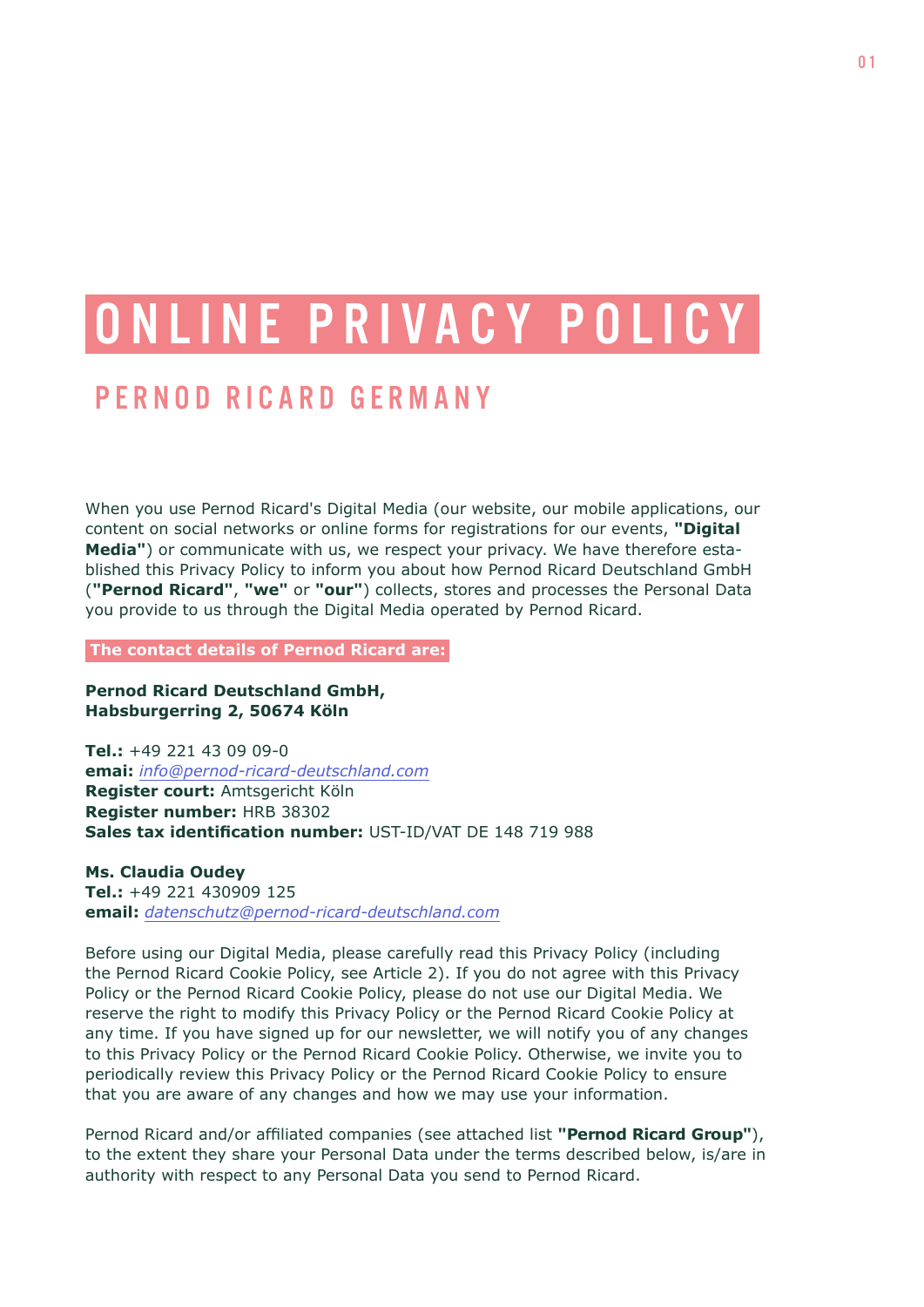### **1. What Personal Data do we collect about you and how?**

For the purposes of this Privacy Policy, **"Personal Data**" means: any information that can be used to personally identify you or contact you online or offline. We may collect the following information: First name, last name, gender, title, date of birth, email address, country of residence, country code, address, zip code, city, mobile number, landline number, business phone number, contact type (B2C, B2B, B2E, Shareholder), date of data collection, updated date of data collection, job title, Twitter iD, Facebook iD, Instagram iD, role (subscriber, applicant, partner), department (for B2B contacts), industry (for B2B contacts), SIRET (for B2B contacts), company (for B2B contacts), bar name (for B2B contacts), preferences, personal interests, preferred means of communication, Net Promoter Score, whether the contact is a participant in a luxury program, whether the contact is part of a travel program, opt-in status, brand the contact signed up for, the description of the activity the contact participated in, and the source of the data collected.

Personal Data is collected in accordance with this Privacy Policy when you choose to use any of the many features and services of our Digital Media, namely:

- Register or sign up for our Digital Media;
- Send to a friend;
- Competitions and contests;
- Subscribing to a program or newsletter;
- When you shop online on our sites;
- Connected products (this stands for Pernod Ricard products that interact with the end consumer. Data is also collected at this touch point);
- Organization of events (invitation forms or online forms on tablets filled in by our hostesses);
- Trainings;
- Tastings;
- Brand Event Experience at home;
- Brand Home;
- Feedback, requests, surveys, questions or comments via our contact form;
- Any other request that requires the submission of Personal Data.

Please note that our services may change from time to time. In this case, we will adjust the privacy policy accordingly.

The type and amount of Personal Data collected for the above functions may vary depending on the particular activity.

In accordance with the applicable laws, we use a range of technologies which collect and provide information about how our Digital Media is accessed and how you use it. Demographic information about users of our Digital Media is also collected, which we may obtain from third parties, namely Google, AdForm, Bluekai and the social media they use ("User Information"). User information may consist of the pages they visited, the duration of viewing, what beverage information or other content you obtained or provided, in what language, demographic information about you (such as age, gender, areas of interest, if available), and what pages they viewed before visiting the current page so that we can get a better sense of how users interact with our brands. Most of the user information we collect typically cannot be linked to you personally, but when we can relate to it, we treat the information as Personal Data for purposes of this Privacy Policy.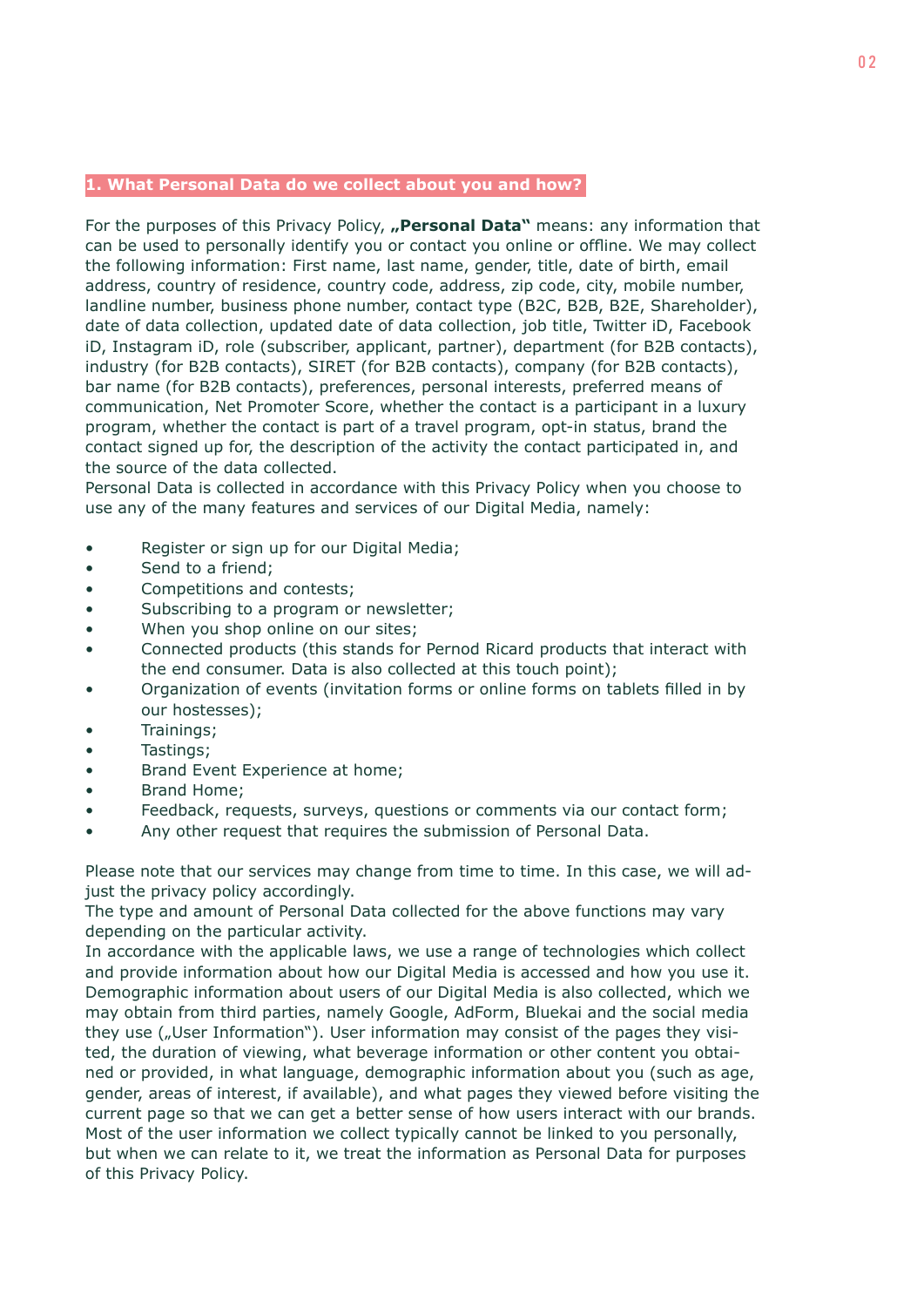## **2. Why and how do we use tracking technology?**

Pernod Ricard uses tracking technologies, namely cookies, IP addresses or log files, to collect certain information, namely your browser type, operating system, originating site, path through our site, domain of ISP, to improve the user experience and functionality of our website and to improve the understanding of how visitors use our Digital Media and the tools and services offered on it. Tracking technologies help us tailor our Digital Media to your personal needs.

- We use cookies to improve the usefulness and functionality of our Digital Media and to enhance the understanding how visitors use our Digital Media and the tools and services offered on it. To the extent required by law, our Digital Media uses cookies and similar technologies ("cookies") only with your consent. Cookies are small files placed on your device that serve several purposes, such as your more efficient navigation between our sites, in storing your preferences and generally improving your user experience. The use of cookies in our Digital Media allows you to have more seamless visits and us to better track your behaviour on our site. If you would like to learn more about the cookies we use and how we use them, as well as how to disable cookies, please read the *[Pernod Ricard Cookie Policy](https://www.join-sip.com/en/cookies/)*;
- An IP address is a sequence of digits used by computers on a network to identify your computer each time you dial into the Internet. We may collect Internet Protocol (IP) addresses for the following purposes: (i) troubleshooting technical problems, (ii) maintaining the security of our website, (iii) restricting access to our Digital Media for certain users, (iv) to improve the understanding how our Digital Media is used, and (v) geographic targeting.
- We (or third parties on our behalf) may also collect information in the form of log files that record the activity of our Digital Media and collect statistics about the usage patterns of our visitors. These records are generated anonymously and help us collect the following information: (i) a user's browser type and operating system, (ii) visitor session information (such as original URL, date, and time of visit to our Digital Media, and which pages you viewed on our Digital Media and over what period of time), and (iii) other similar navigation or click-stream data. We use the information collected in the log file for our internal marketing and demographic studies so that we can continually improve and customize the online services we provide to you. Log files are only used internally and are not associated with any specific user.

### **3. For what purpose doe we use your Personal Data?**

Any information collected will only be used for the purposes for which you provided the information to us or as we told you at the time of collection or as explained in this Privacy Policy. These purposes are as follows:

- To respond to your request for services or performance of contracts
	- to respond to your request when you register or log in to our Digital Media: the Personal Data you provide will be used to provide you with the benefits and privileges that accompany registration and to ensure that you can receive the communicati-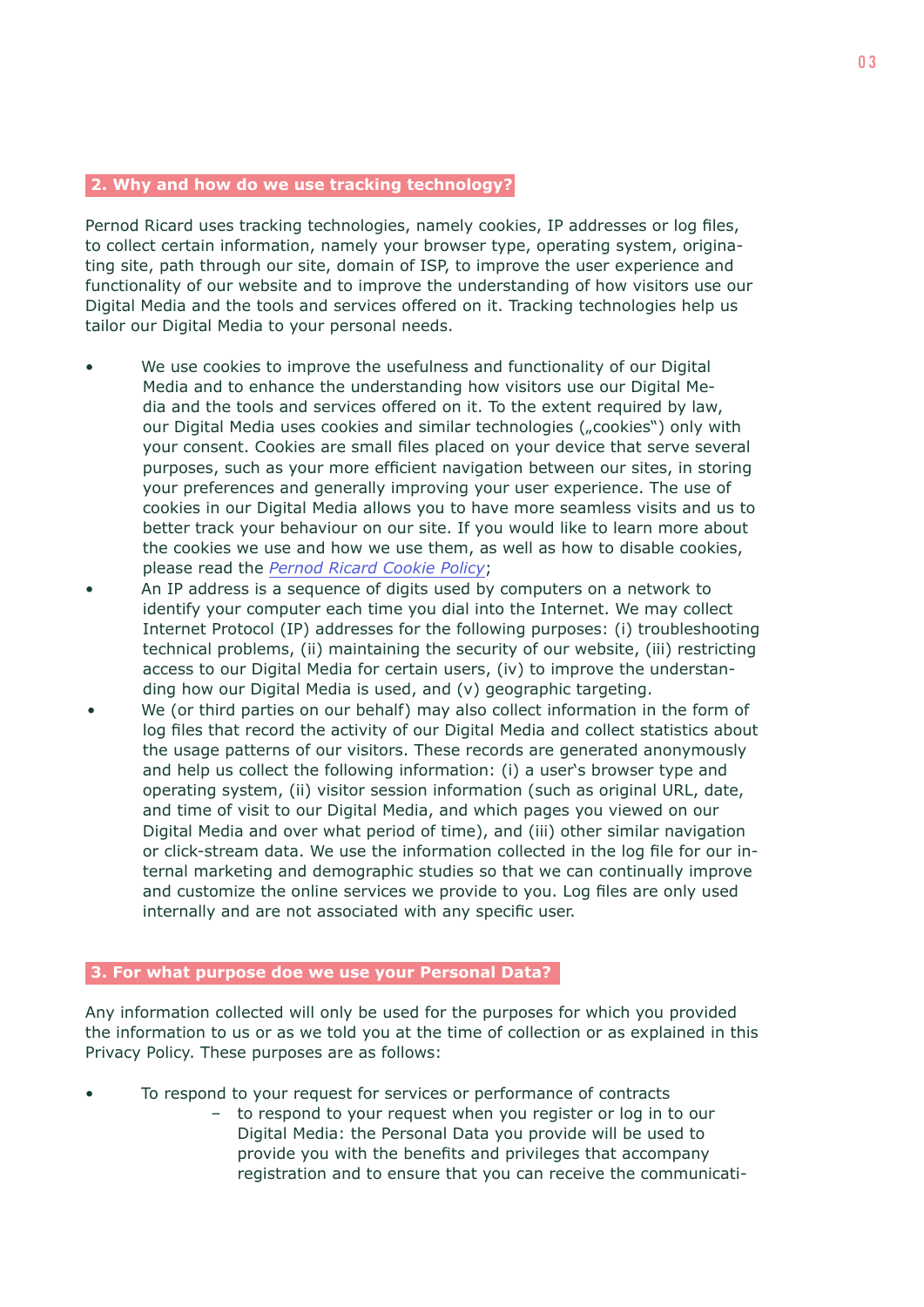ons that you selected at the time of registration or that automatically accompany your registration (newsletter registration, creation of an account, entry into a sweepstakes or contest, invitation to or participation in an event organized by Pernod Ricard, brand news, personalized offers, invitations to special events, presales);

- when you make online purchases on our websites: we use your Personal Data to process your order and deliver your products in accordance with the contract;
- feedback, questions or comments via our contact form and "Tell us" compliance reporting system: if you contact us via an online contact form, we will use your information to respond to your inquiry or comment.
- To enable you to receive marketing information about Pernod Ricard or our products when you have requested to receive it:
	- if you have used the "send to a friend" function: Personal Data collected for a one-time use (typically name and email address) will only be used once (to send the message) and will not be retained by us thereafter;
	- if you use a QR Code that was displayed on a Pernod Ricard product: we will use your Personal Data to send you more information about the product on which the QR Code was displayed or about other products if you have also consented to this extent;
	- if you enter Personal Data on iPads available at Heritage Centers or Distilleries, we will use them to send you more information about the products;
	- in addition to the purposes for which you submitted your Per sonal Data, we may also offer you the opportunity (via a checkbox or otherwise) to use your information for activities or services other than those in which you originally expressed interest. For example, if you sign up for a contest or promotion, you may also be invited to sign up for newsletters or alerts that originate from the aligning Digital Medium, or from other websites or Pernod Ricard products. If you choose to take advantage of these additional services, we will use your information to provide them.
- To improve the support for you in Pernod Ricard's legitimate interest.
- We may also use your email address to send you contractual or administrative messages (confirmation emails or unsubscribe confirmations for certain registrations or activities, sign-up for a newsletter, create an account, enter a sweepstake or contest, invitation to or participation in an event organized by Pernod Ricard, brand news, personal offers, invitations to special events, presales), also as service-related announcements (notification of changes to our Privacy Policy, discontinued features or programs of our Digital Media, changes to our online services or technical support policies, or other similar changes) or promotional communications (subject to your consent as required by law). Collectively, we refer to these forms of communication in this Privacy Policy as "transactional-related communication."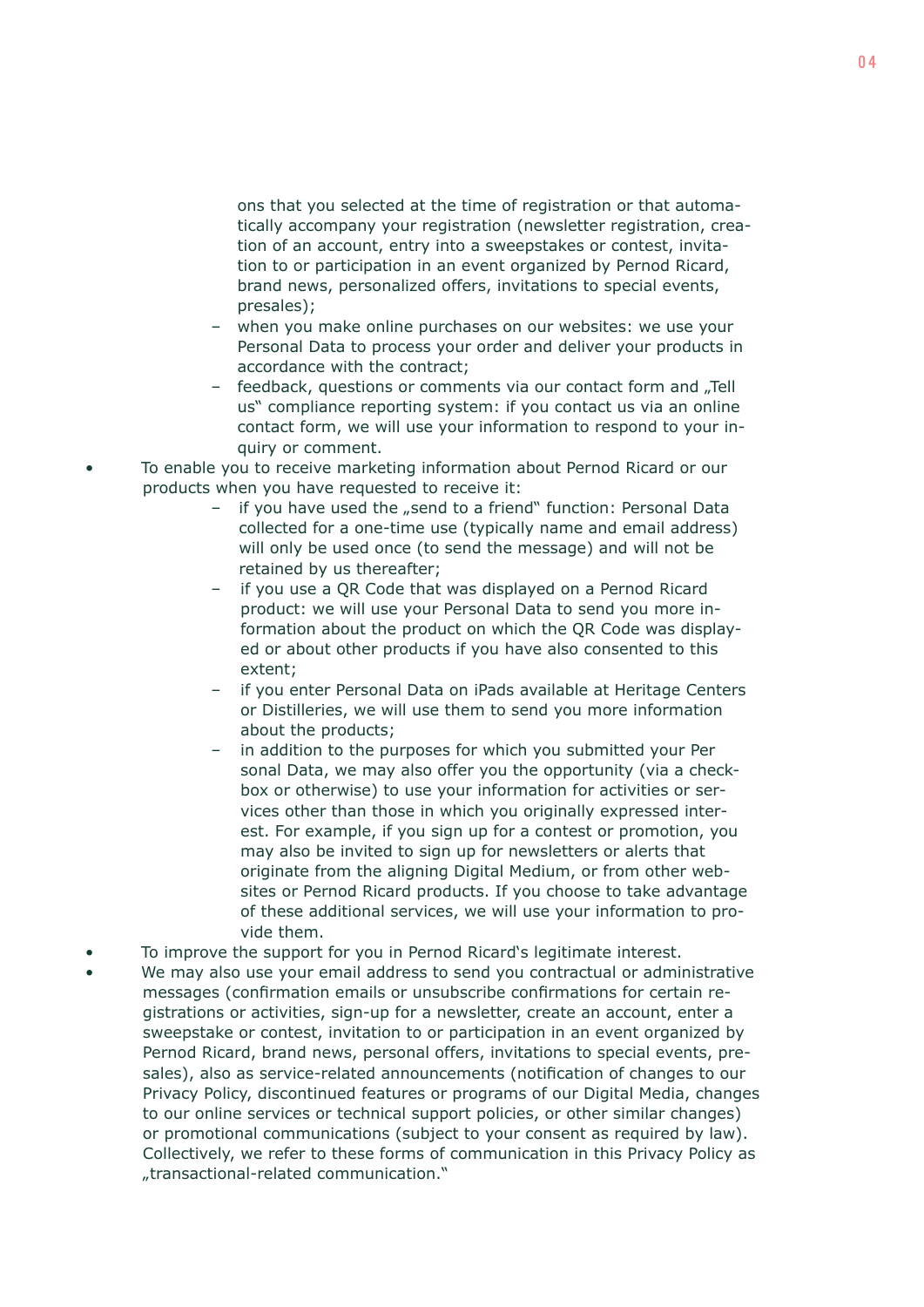To ensure that your Personal Data remains accurate and up-to-date, and to avoid duplicates in our database, we may check each time you interact with one of our companies to see if your Personal Data is still accurate or can be supplemented with additional information you provide.

To the extent permitted by law, this may also mean that we may occasionally combine, update, or otherwise enhance your Personal Data collected through our Digital Media with information we obtain from other sources. For example, we may combine purely demographic or questionnaire information (for example, age, gender, household information and other interests) that is not linked to any Personal Data about you with Personal Data collected in other instances (for example, during the registration of your account).

We may use your Personal Data, the above combined information and/or demographic data for our internal marketing and demographic studies, as well as to constantly improve, personalize and customize the products and services we offer to better suit your personal needs. This does not apply if you object to such use of your data in accordance with Art. 9 of this Privacy Policy.

# **4. What happens if you do not want to share your Personal Data?**

If you choose not to provide Personal Data when requested, you may not be able to participate in certain activities and personalized items, and it is also possible that our Digital Media will only be available with reduced services or special offers. For example, if you are unwilling to share your email address with us, you will not be able to receive newsletters or otherwise register with our Digital Media. However, to just browse our Digital Media and learn more about Pernod Ricard and our products, you do not need to actively provide us with any Personal Data.

#### **5. With whom do we share your Personal Data with and why?**

Pernod Ricard will not share your Personal Data with third parties unless we have explicitly informed you of this, explicitly explained it in this Privacy Policy or Cookie Policy, or if you have given us explicit permission.

For the purposes described in Article 3, Pernod Ricard may share your Personal Data with the Pernod Ricard Group, namely when: the information we collect as described in this Privacy Policy may come from the company to which you provide it. However, if you consent, it may also be shared by that company with other Pernod Ricard Group companies to provide you with news and promotional information about their products or programs in which you are interested. If you wish to object to such disclosure and use of your information, please send a request in accordance with Article 9 of this Privacy Policy with your name, customer reference and your objection to the disclosure of your information and its use for sending marketing information to all or part of the companies of the Pernod Ricard Group (if applicable, with an indication of the relevant companies).

Pernod Ricard may also share your Personal Data with third parties, but only in the circumstances set forth below: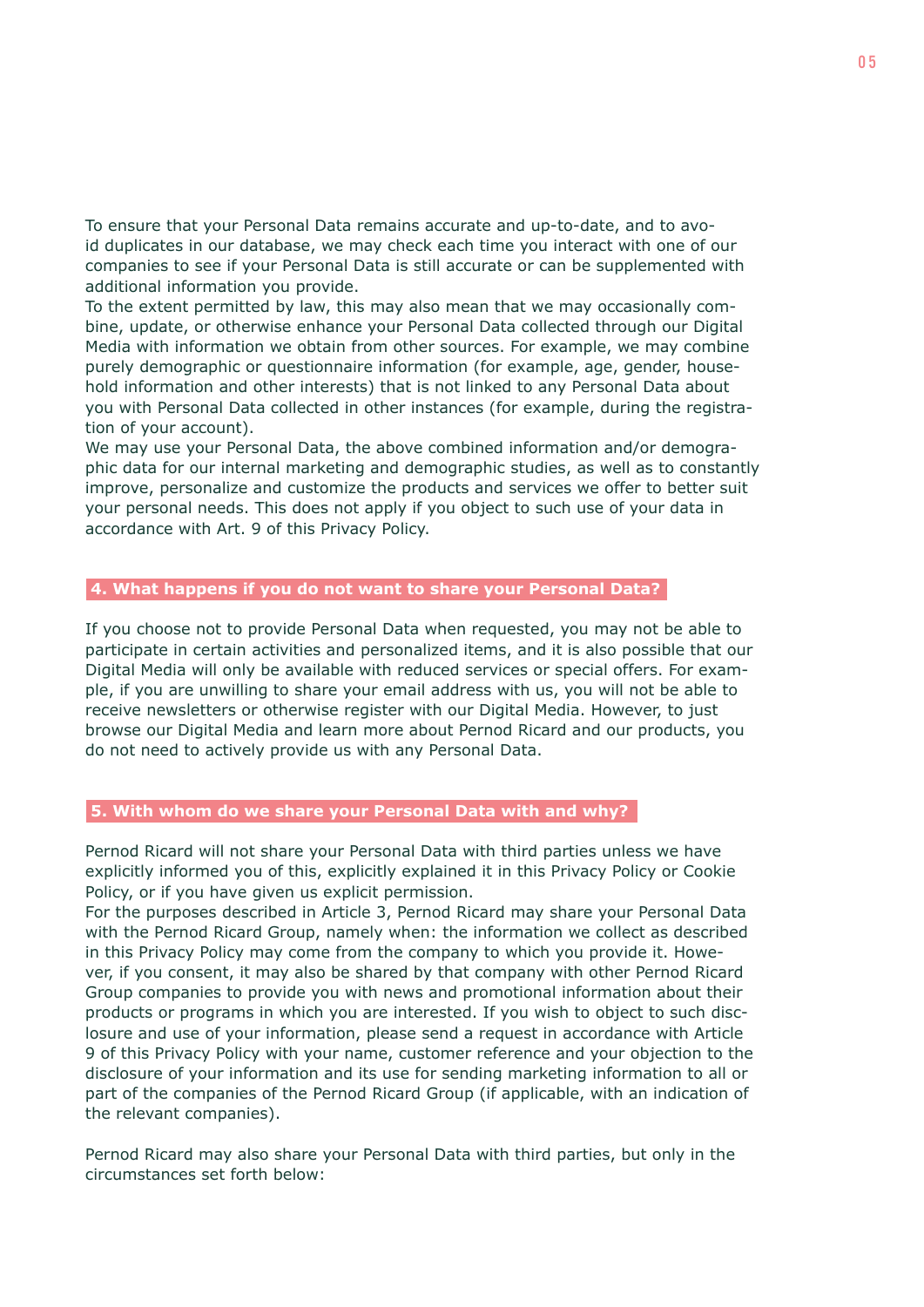- We may use service providers, agents or contractors to provide support for the internal operations of our Digital Media and to assist us in administering them or the various features, programs and promotions available. Any such third party must always comply with the same security requirements as Pernod Ricard for your Personal Data and, to the extent required, is bound by appropriate legal agreements to keep your Personal Data confidential and secure and to process it only in accordance with Pernod Ricard's express instructions;
- If we conduct a joint or co-sponsored program or promotion on our Digital Media with another company, organization or other third party and if, as part of that event, we collect and process Personal Data, we may share your Personal Data with our partner or sponsor. If, as part of such a promotion, your Personal Data is collected by (or shared with) a company other than Pernod Ricard, we will inform you of this when we collect the Personal Data;
- If we are running a promotion in conjunction with another company, we may provide a separate link to that company's privacy policy and we invite you to read that policy before sharing any Personal Data because we cannot guarantee that they will also adhere to the same privacy standards. If you do not want your information collected by or shared with a company other than ours, you are free to choose not to consent or not to participate in an event up until the time the Personal Data is collected or requested;
- We may also share your Personal Data if we are required to do so by law or if we believe in good faith that such action is legally necessary to respond to claims or to defend the safety and rights of Pernod Ricard, our customers or the public;
- In the event of a merger or acquisition of all or part of Pernod Ricard by anot her company, or in the event that Pernod Ricard sells part or all of its business, the acquirer would have access to the information held by the relevant Pernod Ricard company, which may include Personal Data to the extent permitted by law. Personal Data may also be transferred in the context of a corporate restructuring, insolvency proceedings or similar events, if legally permitted and in compliance with applicable laws;
- We may share aggregate, demographic data and information from questionnaires with third parties, but this data is only in anonymous form. The aggregated data we share may include anonymous data obtained using cookies or other tracking technologies, see Art. 2.

# **6. Is your Personal Data sent to recipients in other countries and why?**

Pernod Ricard is a global company and your Personal Data may therefore be transferred across international borders. This may include transfers to countries that have a different level of data protection laws compared to the country from which you transferred your Personal Data. Your Personal Data may also be transferred between different Pernod Ricard Group companies located in different countries. Pernod Ricard takes appropriate technical and organizational measures to ensure the security of Personal Data both during the transfer and at the receiving site by using contractual clauses formulated in accordance with applicable laws. You can view the list of countries in which Pernod Ricard operates businesses that may receive your Personal Data *[https://webform-console.pernod-ricard.io/pernod-ricard-hq/pr-legal/microsite/list-af](https://webform-console.pernod-ricard.io/pernod-ricard-hq/pr-legal/microsite/list-affiliates/v1)[filiates/v1](https://webform-console.pernod-ricard.io/pernod-ricard-hq/pr-legal/microsite/list-affiliates/v1)*.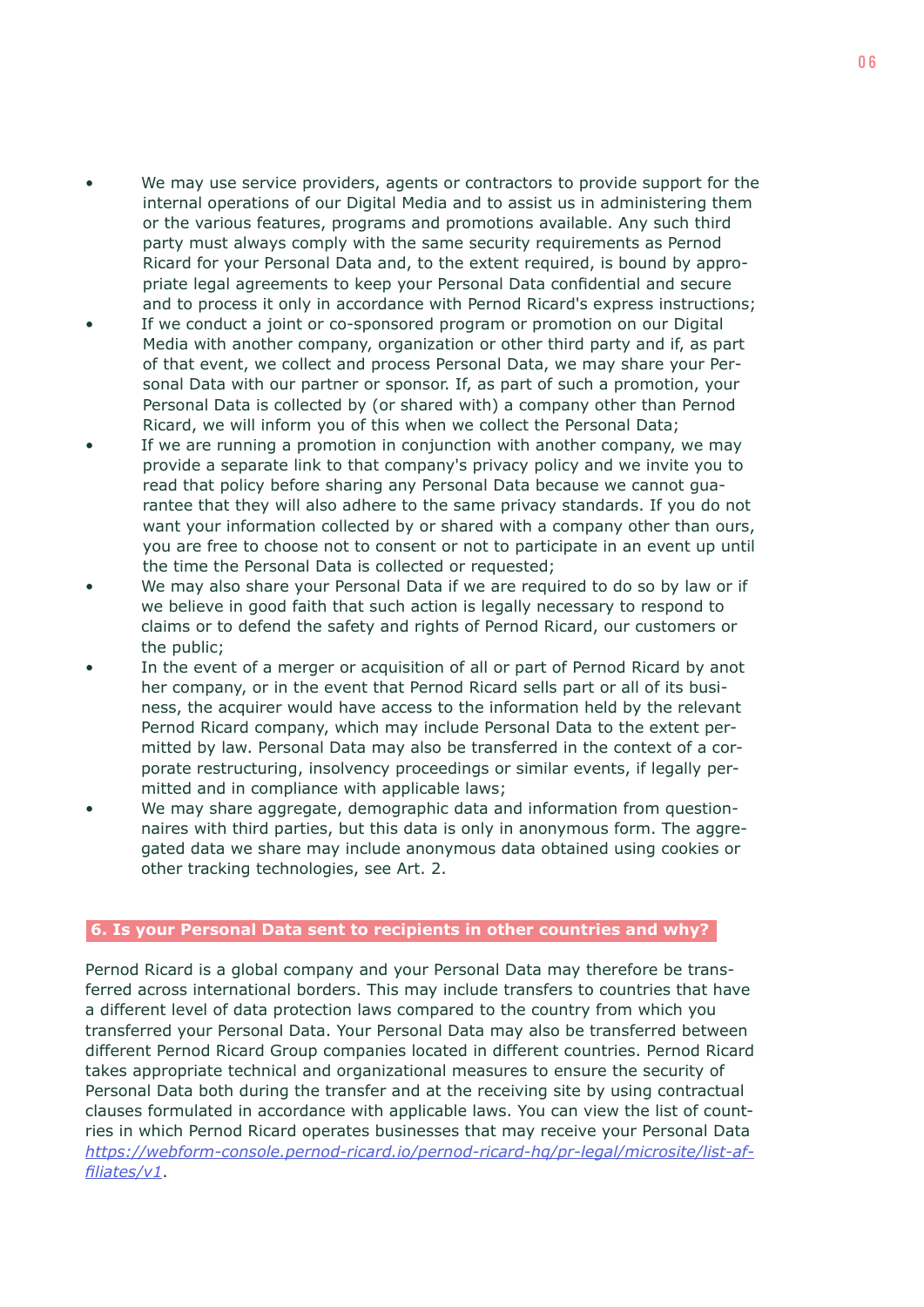Our primary service providers for the operation of our Digital Media are in the United States. The transfer to these service providers is based on contractual arrangements under applicable laws. They are contractually obligated to maintain a high standard of data protection and (among other obligations) to act only in accordance with Pernod Ricard's instructions, and to take on an ongoing basis all technical measures necessary to keep their Personal Data secure.

Depending on whether the Pernod Ricard Company uses the so-called "Double-Opt-In" procedure, the data processing procedure is described below:

- No double opt-in
	- Data is collected at a point of contact as described in Art. 1.
	- Data is sent directly to the global consumer database for deduplication purposes. The servers of the global consumer database are in Ireland.
	- After deduplication, only data for which an opt-in has been received will be transferred to Salesforce Marketing Cloud (SFMC) for activation. The SFMC servers are in the United States.
- With double opt-in
	- Data is collected at a point of contact as described in Art. 1.
	- The data is transferred to SFMC to send the email with the opt-in request to the contact.
	- After two weeks, there are two options:
		- if the contact has not confirmed the opt-in in the confirmation email, the data will be deleted from the SFMC.
		- If the contact confirms the opt-in by clicking a link in the email, the data is sent to the global consumer database for the dedupli cation process. The global consumer database servers are in Ire land.
- After deduplication, only those Data are transferred to Salesforce Marketing Cloud (SFMC) for activation for which an opt-in has been received. The SFMC servers are in the United States.

## **7. How long do we store your Personal Data?**

We may store Personal Data that you have sent to us through our Digital Media in our databases. We will retain your Personal Data for as long as your account is active, for as long as we have a contract with you, or for as long as is necessary to provide the services you have requested, answer questions, resolve problems, or provide you with improved and new services. We may also need to retain your Personal Data for a reasonable period as necessary to comply with our legal and regulatory obligations, resolve disputes, enforce our agreements, or for other data maintenance purposes. We may therefore retain your Personal Data for a reasonable period, even after you have stopped using the services or Pernod Ricard Digital Media. Other recipients of your Personal Data described in Article 5 may retain their data for a longer period of time if this is necessary to fulfil the purpose for which you authorized us to disclose your Personal Data or if this is necessary to comply with their legal obligations, dispute resolution, enforcement of rights or other data maintenance purposes, if legally required.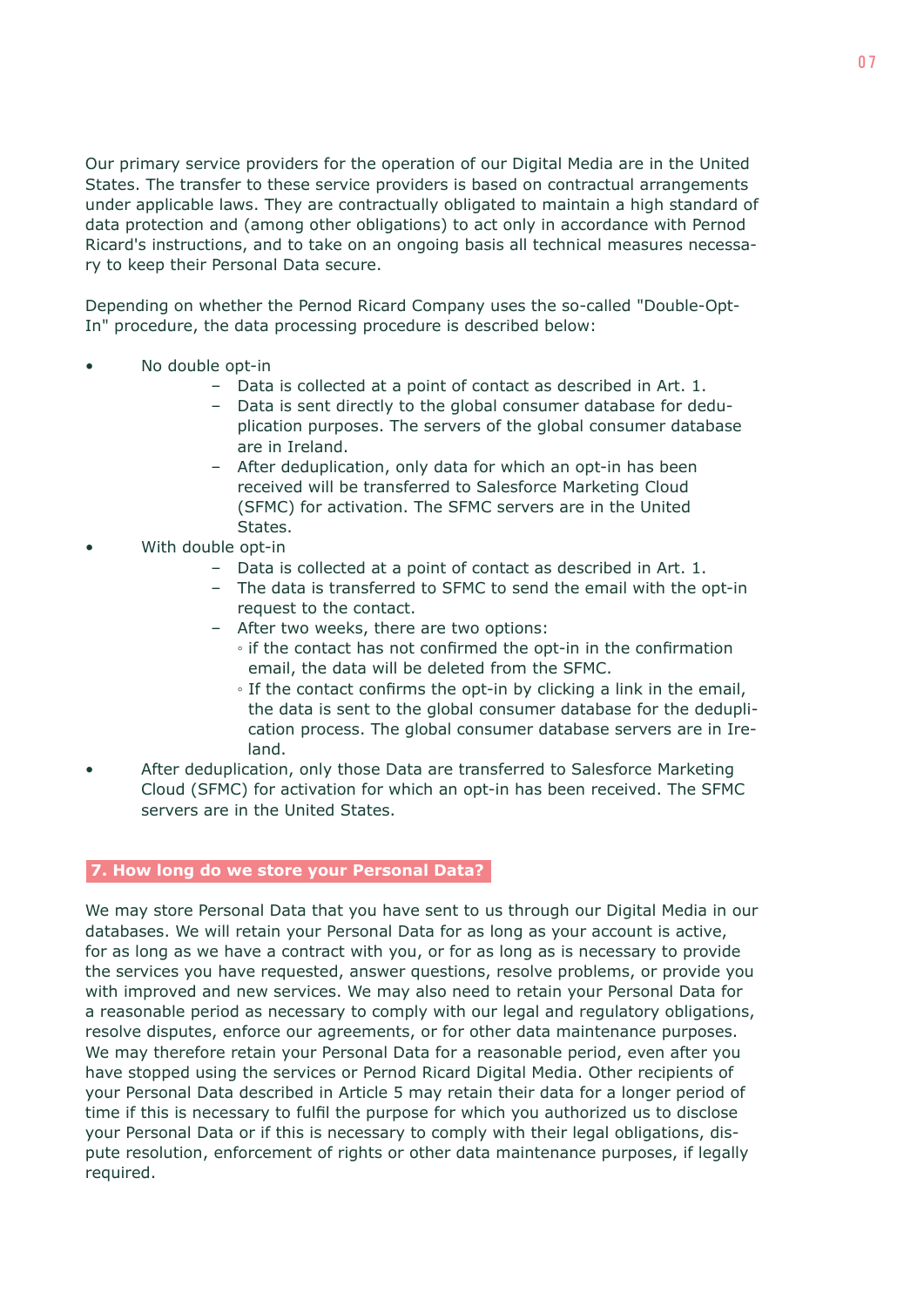If you wish to request us to use your Personal Data to provide our services, please contact us as described in Art. 9. We would like to remind you that, as described in Art. 9, you are also entitled to have your Personal Data deleted or corrected at any time.

## **8. How do we protect your Personal Data?**

Pernod Ricard takes all necessary technical and organizational measures to ensure the confidentiality and security of your Personal Data. These measures include: (i) storing your Personal Data in secure operating environments that are not publicly accessible and are only accessed by personnel authorized by Pernod Ricard, our agents and contractors; and (ii) verifying the identities of registered users before they can access your Personal Data.

## **9. How can you exercise your rights regarding your Personal Data?**

If your Personal Data has been processed based on your consent, you may withdraw this consent at any time by contacting Pernod Ricard (the contact details can be found above).

You may access your Personal Data as processed by us by contacting Pernod Ricard. If you request such access, we will provide you with full information about the purposes of the processing, the categories of data processed, the categories of recipients, the data retention periods and your right to rectify, erase or restrict access, as required by law.

You may also contact Pernod Ricard with the following requests:

- You may request your Personal Data to be corrected if it is inaccurate, incomplete or out of date.
- You may request your Personal Data to be deleted if (i) your Personal Data is no longer needed for the purposes for which it was processed, (ii) you have withdrawn your consent to the processing of your Personal Data solely based on such consent, (iii) you have objected to the processing of your Personal Data, (iv) the processing of your Personal Data is unlawful, or (v) the Personal Data must be deleted in order for Pernod Ricard to comply with compelling legal requirements. Pernod Ricard will take reasonable steps to notify the other companies in the Pernod Ricard Group of the erasure.
- You may request the restriction of processing if (i) the accuracy of your Personal Data is in dispute in order to allow Pernod Ricard to verify its accuracy, (ii) despite the fact that the processing is unlawful, you would rather have your Personal Data restricted than erased, (iii) you wish, Pernod Ricard to retain your Personal Data because you need it in connection with defending legal claims, or (iv) you have objected to the processing but Pernod Ricard is conducting a review to determine whether there are still legitimate grounds for processing that may override your right.
- If you no longer wish to receive newsletters, announcements, or other communications and/or services from our Digital Media, please do not opt-in to receive such communications or services at the time of registration. If you have opted in and wish to opt out later, please use the "Unsubscribe" link in our communications.